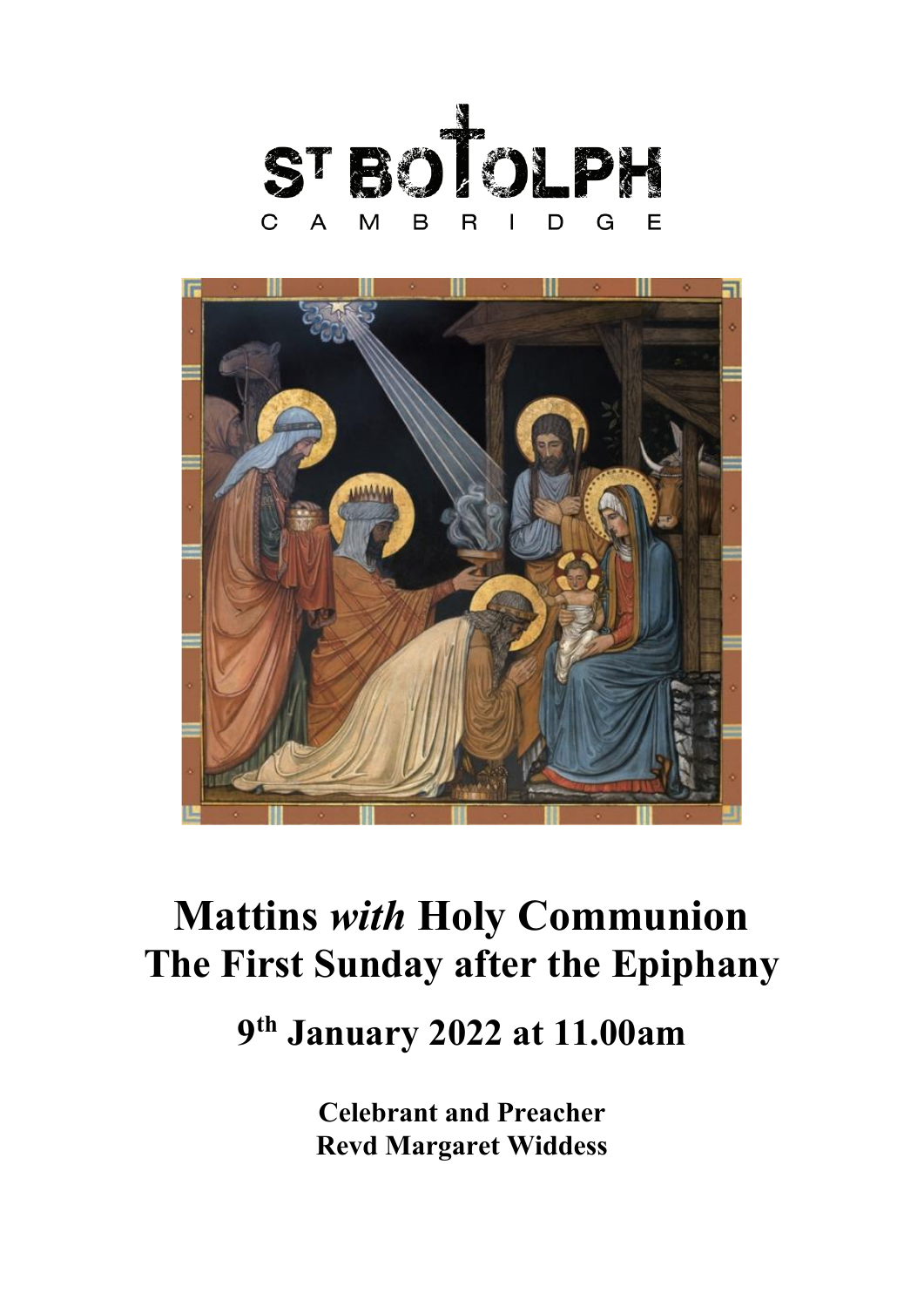- *¶ There is no choir this morning; please sing enthusiastically!*
- *¶ Please stand when the celebrant enters.*

#### **WELCOME**

*THE VERSICLES AND RESPONSES (spoken)* O Lord, open thou our lips. **And our mouth shall shew forth thy praise**. O God, make speed to save us. **O Lord, make haste to help us.**  Glory be to the Father, and to the Son, and to the Holy Ghost, **As it was in the beginning, is now and ever shall be, world without end. Amen.**  Praise ye the Lord. **The Lord's Name be praised.** 

*THE VENITE (Psalm 95) (verses spoken alternately)*

COME, let us sing unto the Lord: let us heartily rejoice in the strength of our salvation.

**Let us come before his presence with thanksgiving: and show ourselves glad in him with psalms.** O

For the Lord is a great God: and a great King above all gods.

**In his hand are all the corners of the earth: and the strength of the hills is his also.**

The sea is his, and he made it: and his hands prepared the dry land.

**O come, let us worship and fall down: and kneel before the Lord our Maker.**

For he is the Lord our God: and we are the people of his pasture, and the sheep of his hand.

**Glory be to the Father, and to the Son: and to the Holy Ghost; As it was in the beginning, is now, and ever shall be: world without end. Amen.**

*¶ Please sit.*

*THE FIRST LESSON (read by Dan Jones)*

*The first lesson is written in the forty-second chapter of the Book of the prophet Isaiah, beginning at the first verse.*

EHOLD my servant, whom I uphold; mine elect, in whom my soul delighteth; I have put BEHOLD my servant, whom I uphold; mine elect, in whom my soul delighteth; I have put my spirit upon him: he shall bring forth judgment to the Gentiles. He shall not cry, nor lift up, nor cause his voice to be heard in the street. A bruised reed shall he not break, and the smoking flax shall he not quench: he shall bring forth judgment unto truth. He shall not fail nor be discouraged, till he have set judgment in the earth: and the isles shall wait for his law. Thus saith God the Lord, he that created the heavens, and stretched them out; he that spread forth the earth, and that which cometh out of it; he that giveth breath unto the people upon it, and spirit to them that walk therein: I the Lord have called thee in righteousness, and will hold thine hand, and will keep thee, and give thee for a covenant of the people, for a light of the Gentiles; to open the blind eyes, to bring out the prisoners from the prison, and them that sit in darkness out of the prison house. I am the Lord: that is my name: and my glory will I not give to another, neither my praise to graven images.Behold, the former things are come to pass, and new things do I declare: before they spring forth I tell you of them.

*Here endeth the first lesson.*

*¶ Please stand.*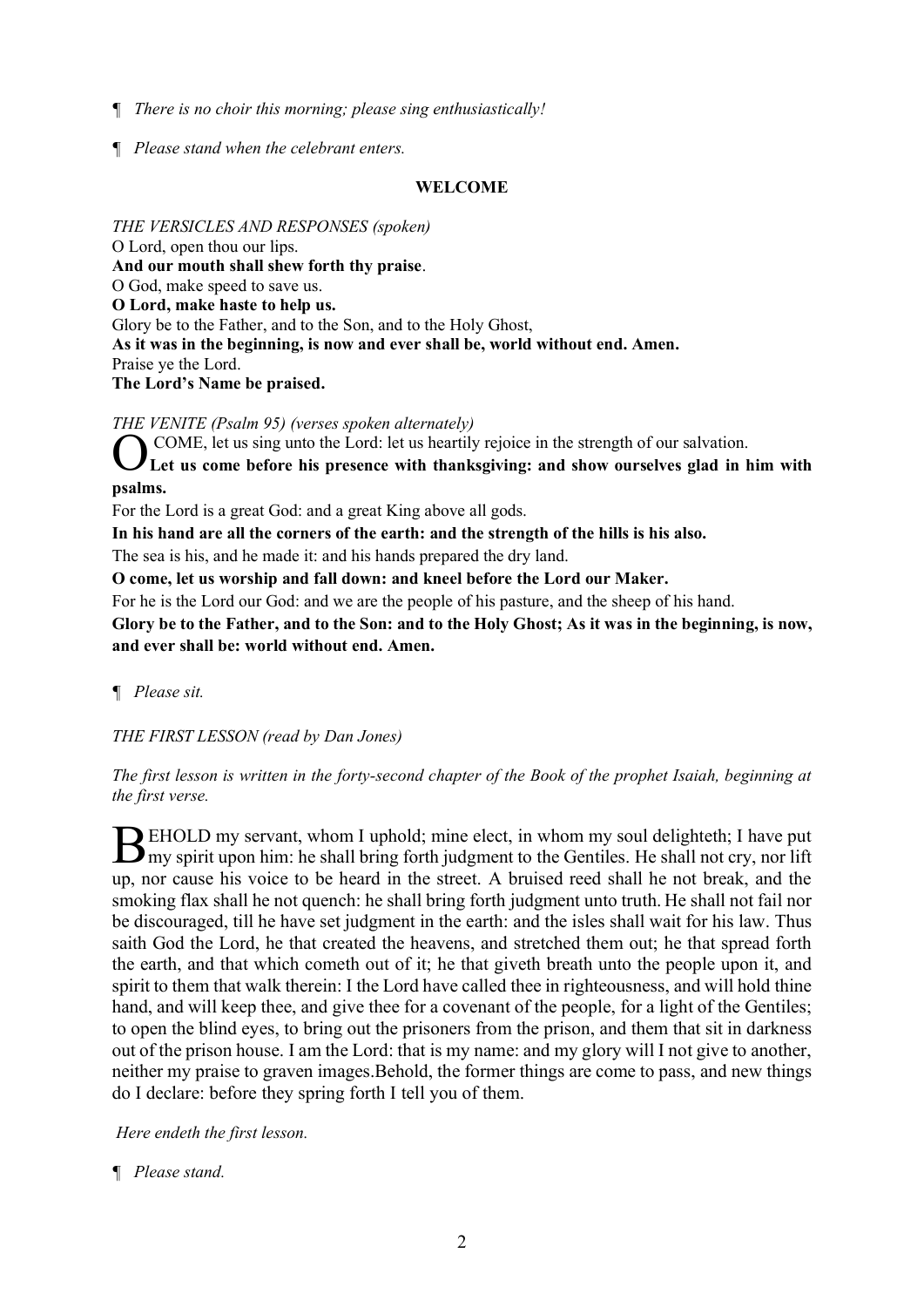*PSALM 67 (verses spoken alternately)*

OD be merciful unto us, and bless us : and shew us the light of his countenance, and be merciful G<sup>OD be r</sup>

**That thy way may be known upon earth : thy saving health among all nations.**

Let the people praise thee, O God : yea, let all the people praise thee.

**O let the nations rejoice and be glad : for thou shalt judge the folk righteously, and govern the nations upon earth.**

Let the people praise thee, O God : let all the people praise thee.

**Then shall the earth bring forth her increase : and God, even our own God, shall give us his blessing.**

God shall bless us : and all the ends of the world shall fear him.

**Glory be to the Father, and to the Son : and to the Holy Ghost; As it was in the beginning, is now, and ever shall be : world without end. Amen.**

*¶ Please sit.*

*THE SECOND LESSON (read by Clare Gore-Owers)*

*The second lesson is written in the second chapter of the Gospel according to St Luke, beginning at the forty-first verse.*

TOW his parents went to Jerusalem every year at the feast of the passover. And when he NOW his parents went to Jerusalem every year at the feast of the passover. And when he was twelve years old, they went up to Jerusalem after the custom of the feast. And when they had fulfilled the days, as they returned, the child Jesus tarried behind in Jerusalem; and Joseph and his mother knew not of it. But they, supposing him to have been in the company, went a day's journey; and they sought him among their kinsfolk and acquaintance. And when they found him not, they turned back again to Jerusalem, seeking him. And it came to pass, that after three days they found him in the temple, sitting in the midst of the doctors, both hearing them, and asking them questions. And all that heard him were astonished at his understanding and answers. And when they saw him, they were amazed: and his mother said unto him, Son, why hast thou thus dealt with us? behold, thy father and I have sought thee sorrowing. And he said unto them, How is it that ye sought me? wist ye not that I must be about my Father's business? And they understood not the saying which he spake unto them. And he went down with them, and came to Nazareth, and was subject unto them: but his mother kept all these sayings in her heart. And Jesus increased in wisdom and stature, and in favour with God and man.

*Here endeth the second lesson.*

# *¶ Please stand*

# *THE BENEDICTUS (spoken alternately)*

LESSED be the Lord God of Israel: for he hath visited, and redeemed his people; **And hath raised up a mighty salvation for us: in the house of his servant David;** As he spake by the mouth of his holy Prophets: which have been since the world began; **That we should be saved from our enemies: and from the hands of all that hate us;** To perform the mercy promised to our forefathers: and to remember his holy covenant; **To perform the oath which he sware to our forefather Abraham: that he would give us,** That we being delivered out of the hands of our enemies: might serve him without fear, **In holiness and righteousness before him: all the days of our life.**

And thou, child, shalt be called the Prophet of the Highest: for thou shalt go before the face of the Lord to prepare his ways;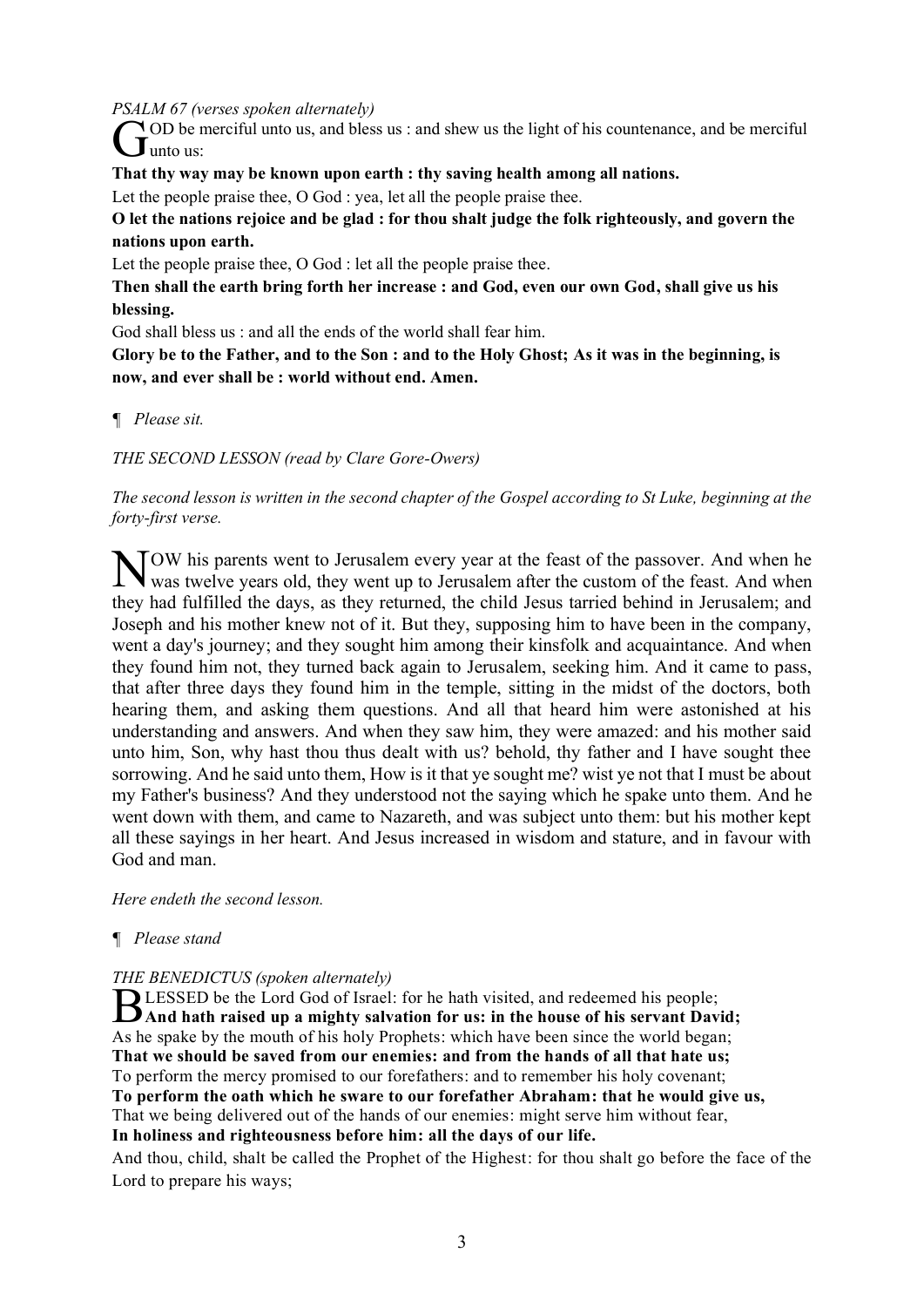**To give knowledge of salvation unto his people: for the remission of their sins;**

Through the tender mercy of our God: whereby the dayspring from on high hath visited us;

**To give light to them that sit in darkness, and in the shadow of death: and to guide our feet into the way of peace.**

Glory be to the Father, and to the Son: and to the Holy Ghost;

**as it was in the beginning, is now, and ever shall be: world without end. Amen.**

# **BELIEVE** in God

**I** BELIEVE in God<br>the Father Almighty, Maker of heaven and earth: And in Jesus Christ his only Son our Lord, **Who was conceived by the Holy Ghost, Born of the Virgin Mary, Suffered under Pontius Pilate, Was crucified, dead, and buried: He descended into hell; The third day he rose again from the dead; He ascended into heaven, And sitteth on the right hand of God the Father Almighty; From thence he shall come to judge the quick and the dead. I believe in the Holy Ghost; The holy Catholick Church; The Communion of Saints; The Forgiveness of sins; The Resurrection of the body, And the Life everlasting. Amen.** 

## *¶ Please kneel or sit.*

## *THE PRAYERS*

## *Collect for the First Sunday after the Epiphany*

LORD, we beseech thee mercifully to receive the prayers of thy people which call upon thee; and grant that they may both perceive and know what things they ought to do, and also may have grace and power faithfully to fulfil the same; through Jesus Christ our Lord. **Amen.** O

## *Collect for the Epiphany*

GOD, who by the leading of a star didst manifest thy only-begotten Son to the Gentiles:<br>Mercifully grant, that we, which know thee now by faith, may after this life have the fruition Mercifully grant, that we, which know thee now by faith, may after this life have the fruition of thy glorious Godhead; through Jesus Christ our Lord. **Amen.**

#### *Collect for Peace*

GOD, who art the author of peace and lover of concord, in knowledge of whom standeth our eternal life, whose service is perfect freedom: Defend us thy humble servants in all assaults of our **P** eternal life, whose service is perfect freedom: Defend us thy humble servants in all assaults of our enemies; that we, surely trusting in thy defence, may not fear the power of any adversaries; through the might of Jesus Christ our Lord. **Amen.**

# *¶ Please stand.*

#### *Collect for Grace*

LORD, our heavenly Father, Almighty and everlasting God, who hast safely brought us to the beginning of this day: Defend us in the same with thy mighty power; and grant that this day we fall into no sin, neither run into any kind of danger; but that all our doings may be ordered by thy governance, to do always that is righteous in thy sight; through Jesus Christ our Lord. **Amen.**  O

GOD, the Creator and Preserver of all, we humbly beseech thee for all sorts and conditions of thy people; that thou wouldest be pleased to make thy ways known unto them, thy saving health unto all nations. More especially, we pray for the good estate of thy Holy Church: that it may be so guided and governed by thy good Spirit, that all who profess and call themselves Christians may be led into the way of truth, and hold the faith in unity of spirit, in the bond of peace, and in righteousness of life. We commend to thy fatherly goodness all those, who are any ways afflicted, or distressed, in mind, body or estate; that it may please thee to comfort and relieve them, according to their several necessities, giving them patience under their sufferings, and a happy issue out of their afflictions. All this we beg for Jesus Christ his sake**. Amen.**  O

#### *¶ Please sit*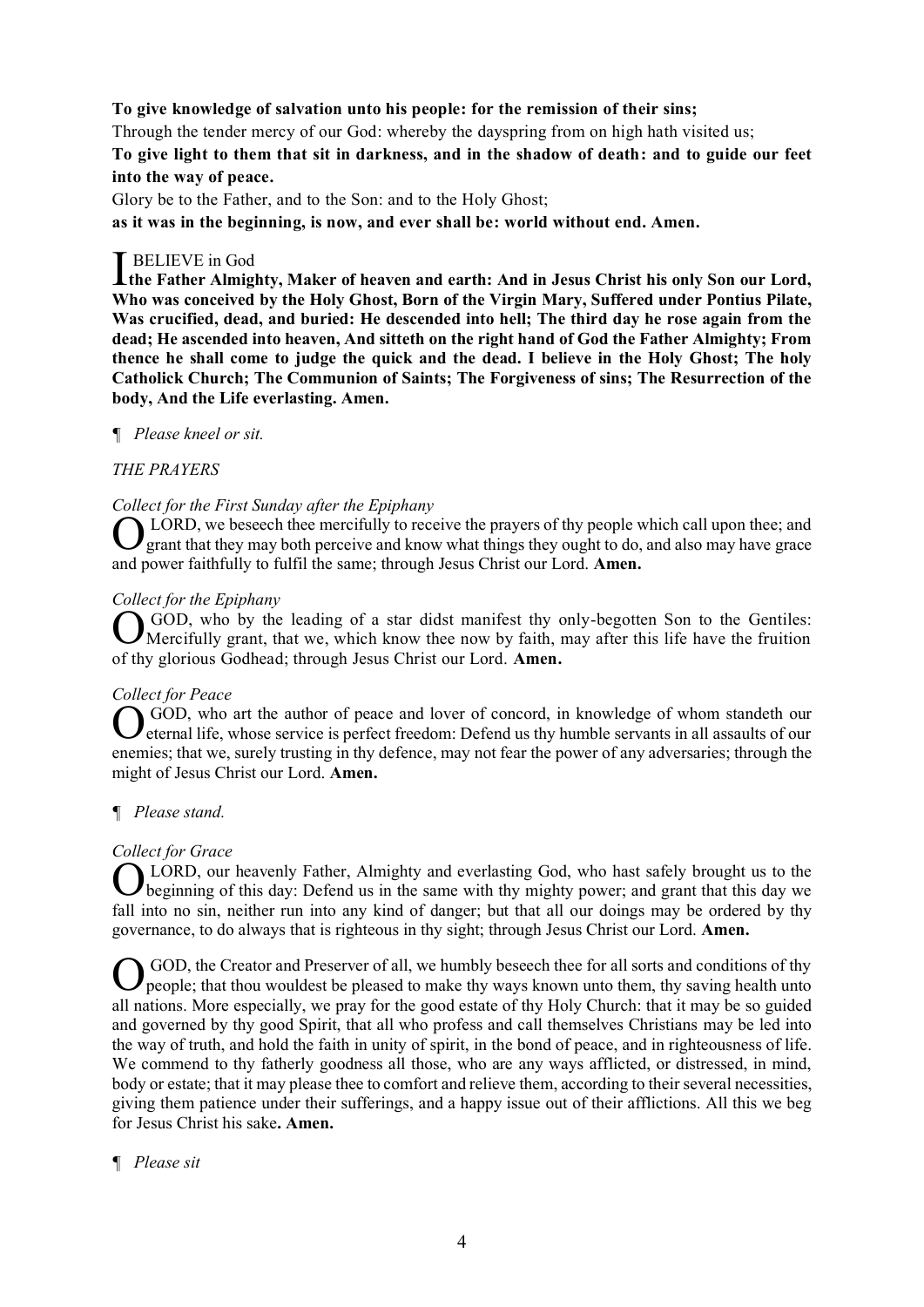#### *THE SERMON* **The Revd Margaret Widdess**

#### *¶ Please kneel or sit*

#### *CONFESSION AND ABSOLUTION*

 $\angle$ E that do truly and earnestly repent you of your sins, and are in love and charity with your The that do truly and earnestly repent you of your sins, and are in love and charity with your neighbours, and intend to lead a new life, following the commandments of God, and walking from henceforth in his holy ways; Draw near with faith, and take this holy Sacrament to your comfort; and make your humble confession to Almighty God, meekly kneeling upon your knees.

# LMIGHTY God,

**A LMIGHTY God,<br>Father of our Lord Jesus Christ, Maker of all things, Judge of all men; We acknowledge and bewail our manifold sins and wickedness, Which we, from time to time, most grievously have committed, By thought, word, and deed, Against thy Divine Majesty, Provoking most justly thy wrath and indignation against us. We do earnestly repent, And are heartily sorry for these our misdoings; The remembrance of them is grievous unto us; The burden of them is intolerable. Have mercy upon us, Have mercy upon us, most merciful Father; For thy Son our Lord Jesus Christ's sake, Forgive us all that is past; And grant that we may ever hereafter Serve and please thee In newness of life, To the honour and glory of thy Name; Through Jesus Christ our Lord. Amen.** 

#### *THE ABSOLUTION*

LMIGHTY God, our heavenly Father, who of his great mercy hath promised forgiveness of sins ALMIGHTY God, our heavenly Father, who of his great mercy hath promised forgiveness of sins to all them that with hearty repentance and true faith turn unto him; Have mercy upon you; + pardon and deliver you from all your sins; confirm and strengthen you in all goodness; and bring you to life everlasting; through Jesus Christ our Lord. **Amen.** 

#### *¶ Please stand.*

*THE SURSUM CORDA* HE Lord be with you. **THE Lord be with you**<br>**And with thy spirit.** Lift up your hearts. **We lift them up unto the Lord.** Let us give thanks unto our Lord God. **It is meet and right so to do.** 

It is very meet, right, and our bounden duty, that we should at all times, and in all places, give thanks unto thee, O Lord, Holy Father, Almighty, Everlasting God. Therefore with Angels and Archangels, and with all the company of heaven, we laud and magnify thy glorious Name; evermore praising thee, and singing:

#### *THE SANCTUS & BENEDICTUS*

**OLY, holy, holy, Lord God of hosts, heaven and earth are full of thy glory: Glory be to thee, <br>
<b>H**O Lord most High. Amen. + Blessed is he that cometh in the name of the Lord. Hosanna in **O Lord most High. Amen. + Blessed is he that cometh in the name of the Lord. Hosanna in the highest.** 

#### *¶ Please kneel or sit*

#### *THE PRAYER OF CONSECRATION*

LMIGHTY God, our heavenly Father, who of thy tender mercy, didst give thine only Son Jesus Christ to suffer death upon the Cross for our redemption; who made there (by his one oblation of himself once offered) a full, perfect, and sufficient sacrifice, oblation, and satisfaction, for the sins of the whole world; and did institute, and in his holy Gospel command us to continue, a perpetual memory of that his precious death, until his coming again: Hear us, O merciful Father, we most humbly beseech A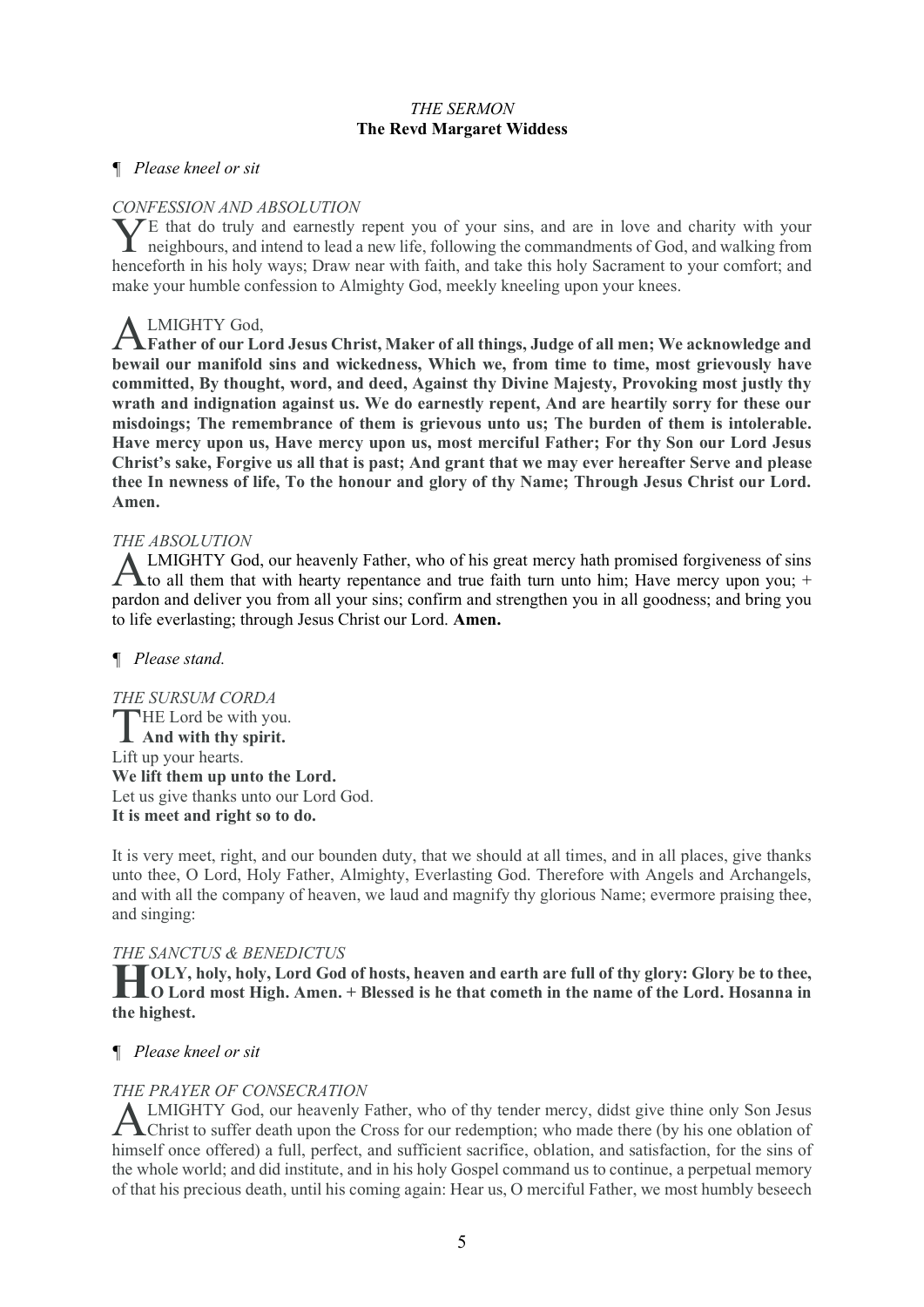thee; and grant that by the power of the Holy Spirit, we receiving these thy creatures of bread and wine, according to thy Son our Saviour Jesus Christ's holy institution, in remembrance of his death and passion, may be partakers of his most blessed + Body and Blood: Who, in the same night that he was betrayed, took Bread; and when he had given thanks, he brake it, and gave it to his disciples, saying: Take, eat, this is my Body, which is given for you; Do this in remembrance of me. Likewise, after supper, he took the Cup; and, when he had given thanks, he gave it to them, saying: *Drink ye all of this; for this is my Blood of the New Testament, which is shed for you, and for many, for the remission of sins; Do this, as oft as ye shall drink it, in remembrance of me.* **Amen.**

#### *THE AGNUS DEI*

**LAMB of God, that takest away the sins of the world, have mercy upon us. O Lamb of God,**  O **that takest away the sins of the world, have mercy upon us. O Lamb of God that takest away the sins of the world, grant us thy peace.** 

#### *THE INVITATION TO COMMUNION*

HE Body of our Lord Jesus Christ, which was given for thee, preserve thy body and soul unto THE Body of our Lord Jesus Christ, which was given for thee, preserve thy body and soul unto everlasting life: Take and eat this in remembrance that Christ died for thee, and feed on him in thy heart by faith with thanksgiving. **Amen.**

#### *THE LORD'S PRAYER*

OUR Father,<br>
Which art i which art in heaven, hallowed be thy name; thy kingdom come; thy will be done; in earth **as it is in heaven. Give us this day our daily bread. And forgive us our trespasses, as we forgive them that trespass against us. And lead us not into temptation; but deliver us from evil. For thine is the kingdom, the power and the glory, for ever and ever. Amen.**

#### *THE PRAYER OF OBLATION*

LMIGHTY and everliving God, we most heartily thank thee, for that thou dost vouchsafe to **ALMIGHTY** and everliving God, we most heartily thank thee, for that thou dost vouchsafe to feed us, who have duly received these holy mysteries, with the spiritual food of the most precious Body and Blood of thy Son our Saviour Jesus Christ; and dost assure us thereby of thy favour and goodness towards us; and that we are very members incorporate in the mystical body of thy Son, which is the blessed company of all faithful people; and are also heirs through hope of thy everlasting kingdom, by the merits of the most precious death and passion of thy dear Son. And we most humbly beseech thee, O heavenly Father, so to assist us with thy grace, that we may continue in that holy fellowship, and do all such good works as thou hast prepared for us to walk in; through Jesus Christ our Lord, to whom, with thee and the Holy Ghost, be all honour and glory, world without end. **Amen.**

*¶ Please stand.*

#### *THE GLORIA*

# LORY be to God on high,

GLORY be to God on high, **Gluerian Containstance with a** we praise thee, we bless thee, we worship thee,  $\overline{\mathbf{G}}$  and in earth peace, good will towards men. We praise thee, we bless thee, we worship thee, **we glorify thee, we give thanks to thee for thy great glory, O Lord God, heavenly King, God the Father Almighty. O Lord, the only-begotten Son, Jesu Christ; O Lord God, Lamb of God, Son of the Father, that takest away the sins of the world, have mercy upon us. Thou that takest away the sins of the world, have mercy upon us. Thou that takest away the sins of the world, receive our prayer. Thou that sittest at the right hand of God the Father, have mercy upon us. For thou only art holy; thou only art the Lord; thou only, O Christ, with the Holy Ghost, art most high in the glory of God the Father. Amen.**